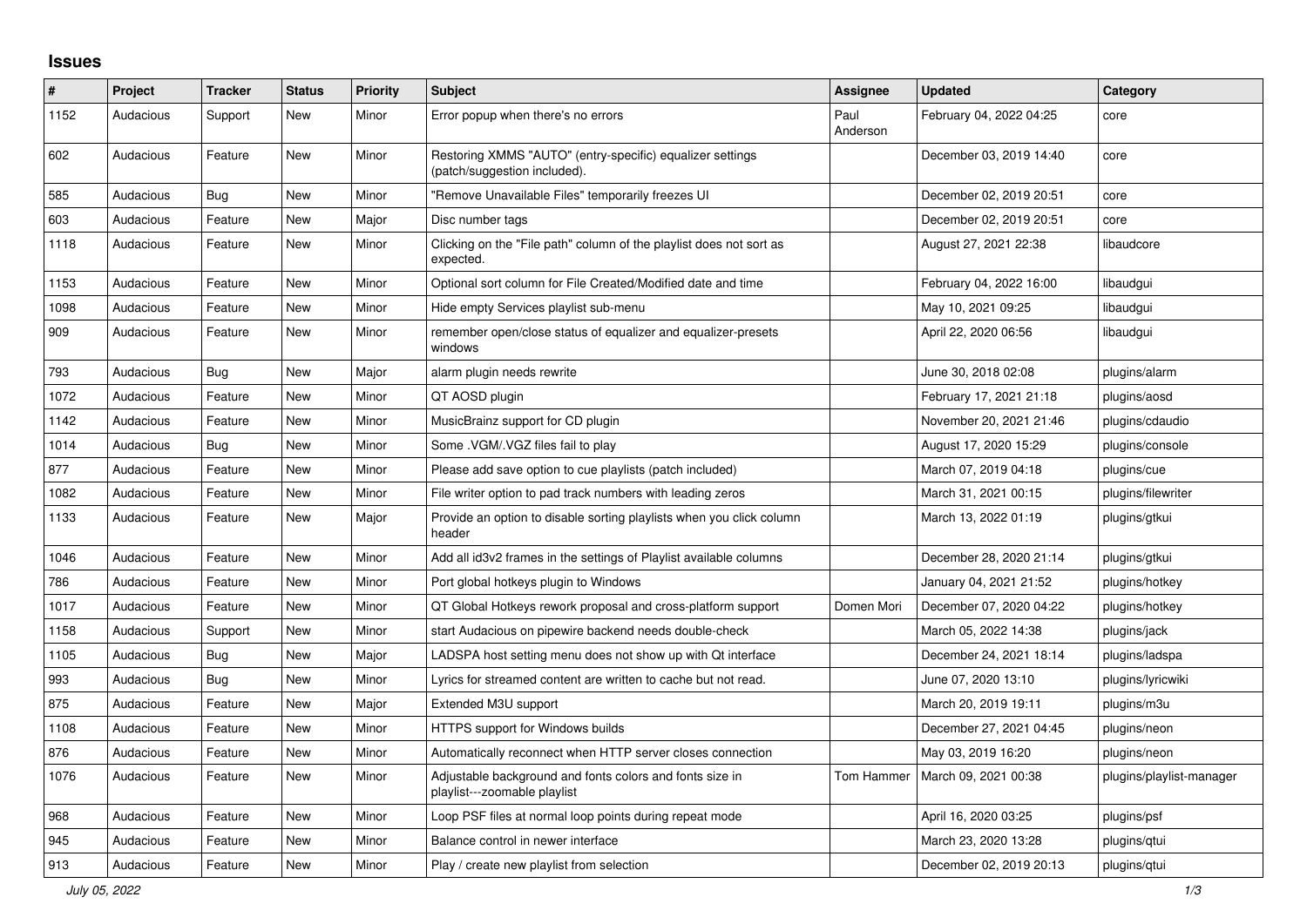| $\#$ | Project   | <b>Tracker</b> | <b>Status</b> | <b>Priority</b> | <b>Subject</b>                                                                                                                            | Assignee       | <b>Updated</b>           | Category            |
|------|-----------|----------------|---------------|-----------------|-------------------------------------------------------------------------------------------------------------------------------------------|----------------|--------------------------|---------------------|
| 1106 | Audacious | <b>Bug</b>     | New           | Minor           | Could not communicate with last.fm: Error in the HTTP2 framing layer.                                                                     |                | June 15, 2021 21:30      | plugins/scrobbler2  |
| 429  | Audacious | Feature        | <b>New</b>    | Minor           | Please enable scrobbling to libre.fm in Scrobbler 2.0                                                                                     |                | September 02, 2019 10:35 | plugins/scrobbler2  |
| 943  | Audacious | Feature        | New           | Minor           | Being able to add several folders to the library, and arrange that<br>Audacious recognizes symlinks                                       |                | March 23, 2020 15:41     | plugins/search tool |
| 1088 | Audacious | Feature        | New           | Minor           | plugin: status icon: ADD option to select tray mouse Middle Click action                                                                  |                | April 11, 2021 12:05     | plugins/statusicon  |
| 969  | Audacious | Feature        | New           | Minor           | streamtuner plugin: Please add column-sortability, or at least sort<br>alphabetically by 1st column                                       |                | June 16, 2020 09:54      | plugins/streamtuner |
| 975  | Audacious | Bug            | New           | Minor           | Segfault/leak on exit with streamtuner enabled                                                                                            | Ariadne Conill | May 01, 2020 00:17       | plugins/streamtuner |
| 1101 | Audacious | Feature        | <b>New</b>    | Major           | Please add media shortcut keys for Windows 10                                                                                             |                | December 03, 2021 16:31  | win32               |
| 859  | Audacious | <b>Bug</b>     | <b>New</b>    | Minor           | .wsz skins cannot be used on Windows                                                                                                      |                | January 01, 2020 02:48   | win32               |
| 1048 | Audacious | Feature        | New           | Minor           | PipeWire support                                                                                                                          |                | May 04, 2022 19:36       |                     |
| 1170 | Audacious | Feature        | New           | Minor           | Playback mode button                                                                                                                      |                | April 22, 2022 16:01     |                     |
| 1164 | Audacious | Support        | New           | Minor           | Wheel mouse on tray icon do not change volume / context windows do<br>not appear (with cover)                                             |                | March 19, 2022 13:17     |                     |
| 1161 | Audacious | Support        | New           | Major           | Wrong language                                                                                                                            |                | March 16, 2022 17:46     |                     |
| 1160 | Audacious | Feature        | New           | Minor           | Ogg Opus support for streams                                                                                                              |                | March 11, 2022 18:09     |                     |
| 1154 | Audacious | Support        | New           | Minor           | Playlist column Headers                                                                                                                   |                | March 06, 2022 16:06     |                     |
| 1145 | Audacious | Support        | New           | Minor           | I started to code, I need m-tags support for audacious to tag files<br>witthout tags, and all I need is a (link to a) good documentation* |                | February 25, 2022 05:01  |                     |
| 1116 | Audacious | Feature        | <b>New</b>    | Minor           | feature request: miniview mode with QT or GTK interace                                                                                    |                | February 08, 2022 06:53  |                     |
| 1151 | Audacious | Feature        | New           | Minor           | Load balance XSPF tracks with multiple location URIs                                                                                      |                | January 28, 2022 19:10   |                     |
| 1148 | Audacious | Feature        | New           | Minor           | Save the dimensions of the open-file dialogue window                                                                                      |                | January 18, 2022 14:43   |                     |
| 870  | Audacious | Feature        | <b>New</b>    | Minor           | View > Show Playlist and View > Show Playback Controls                                                                                    |                | November 15, 2021 22:48  |                     |
| 1134 | Audacious | Feature        | New           | Minor           | Web interface remote control                                                                                                              |                | November 04, 2021 06:57  |                     |
| 1131 | Audacious | Feature        | New           | Minor           | Selection of songs via selection field/bar (as in Clementine)                                                                             |                | October 31, 2021 12:41   |                     |
| 1130 | Audacious | Feature        | New           | Minor           | folders for tabs in the playlist head (an enhancement suggestion, not a<br>bug)                                                           |                | October 24, 2021 19:04   |                     |
| 973  | Audacious | Bug            | <b>New</b>    | Minor           | "snd pcm recover failed" alsa error and "String leaked" warnings                                                                          |                | August 28, 2021 08:52    |                     |
| 1057 | Audacious | Feature        | New           | Minor           | Matroska (mka) chapter support                                                                                                            |                | August 27, 2021 22:54    |                     |
| 1121 | Audacious | Feature        | New           | Minor           | Allow for easy searching through music for data with diacritics                                                                           |                | August 05, 2021 08:06    |                     |
| 1119 | Audacious | Feature        | New           | Minor           | ADD ability to silence internet radio timeout Error dialog popup                                                                          |                | July 31, 2021 18:36      |                     |
| 873  | Audacious | Feature        | New           | Minor           | Optionally make "previous track" restart current track                                                                                    |                | June 08, 2021 22:55      |                     |
| 998  | Audacious | Feature        | New           | Trivial         | aacgain in aac / r128 in opus                                                                                                             |                | June 01, 2021 10:44      |                     |
| 1093 | Audacious | Feature        | New           | Minor           | Make the Song Dialog (Qt) window wider by default                                                                                         |                | May 17, 2021 15:36       |                     |
| 1097 | Audacious | Feature        | New           | Minor           | Replace the volume button with a horizontal scale                                                                                         |                | May 17, 2021 00:21       |                     |